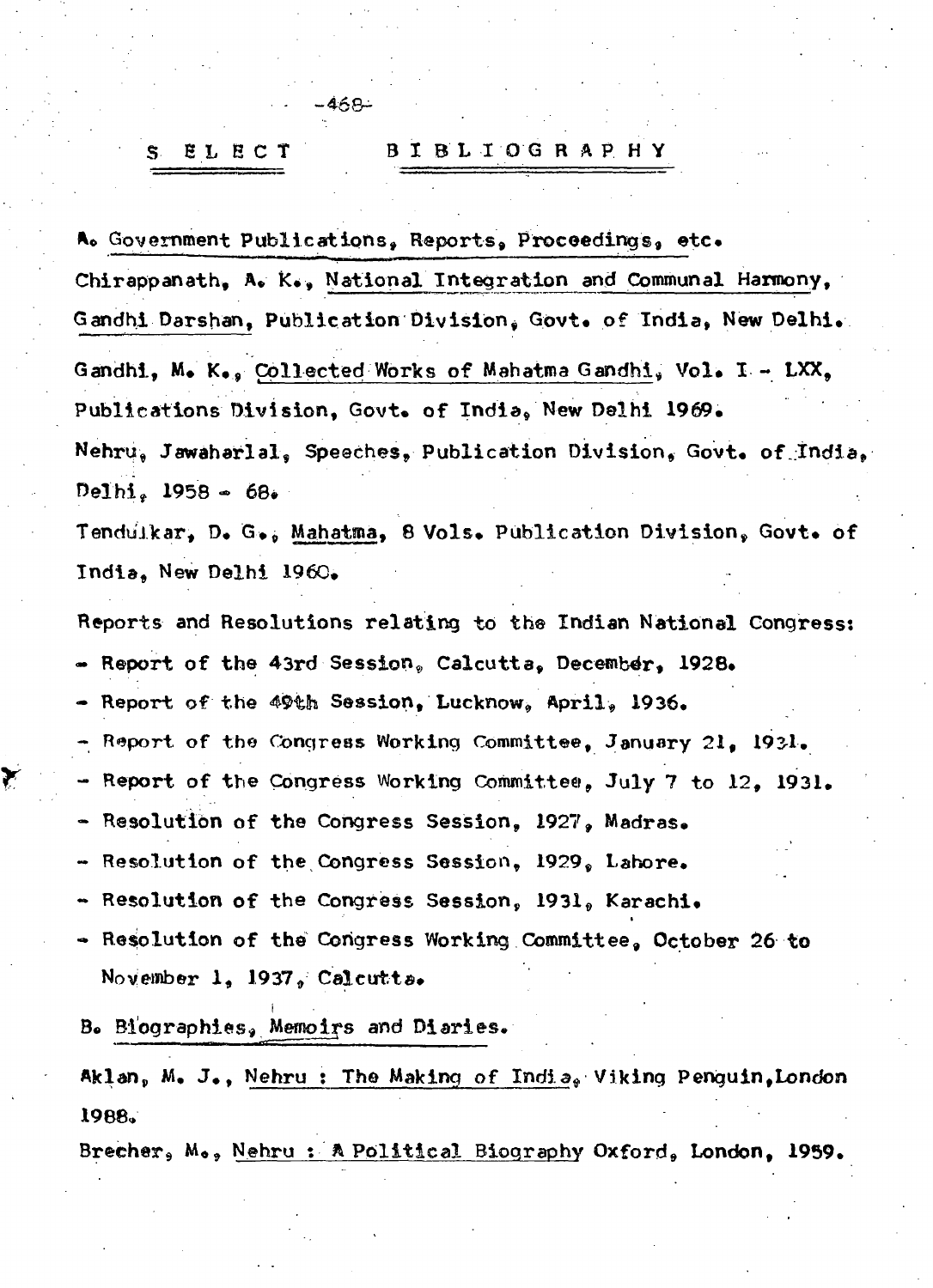Desal, Mahadev., Day to Day with Gandhi, Sarvaseva Sangh Prakashan, Varanasi, 1957 Gandhi, M. K., An Autobiography: The Story of My Experiments with  $\mathsf{truth}_s$  Navajivan, Ahmedabad, 1968. Gopal, S., Jawaharlal Nehru: A Biography, 3 Vols. Oxford, London, 1975. Kripalani, K., Rabindranath Tagore: A Biography, Viswa - Bharati, Calcutta. 1980. Moraes, Frank., Jawaharlal Nehru : A Biography, Asia, Bombay, 1956. Mukhopadhyaya, P. K., Rabindra Jibani (The life of Rabindranath), Viswa - Bharati, Calcutta, 1970. Nanda, B. R., Mahatma Gandhi : A Biography, Oxford, London, 1965. Nehru, J. L., An Autobiography, Allied, New Delhi, 1962. Norman, Dorothy, Nehru, the First Sixty years, Asia, Bombay, 1965. Norman Dorothy, Profiles of Nehru, Indian Book Co., New Delhi, 1966.

## <u>Books:</u>

1959.

Akzin, B., State and Nation. Macmillan, London, 1964. Ambedkar, B. R., Pakistan. Popular, Bombay, 1964. Anand, Mulk Raj., in S.C. Biswas (ed.) Gandhi's Philosophy of life, Gandhi Theory and Practice, Social Impact and Contemporary Relevance, Indian Institute of Advanced Studies, Shimla, 1969.

 $-469-$ 

Desai, Mahadev., The Diary of Mahadev Desai, Navajivan, Ahmedabad,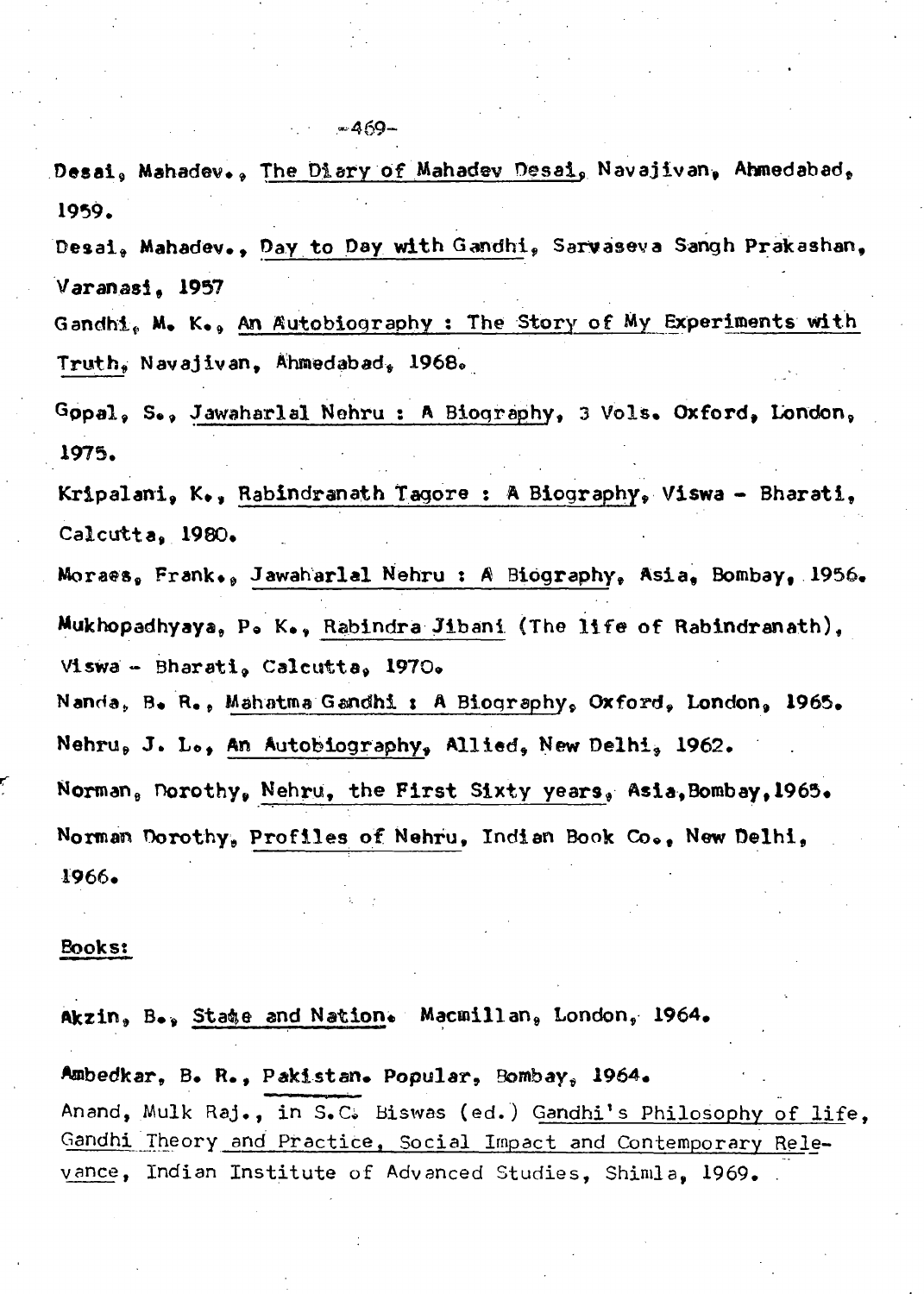Anderson, Benedict., Imagined Communities : Reflections on the Origin and Spread of Nationalism. Verso, London, 1983. Andrews, C. F., Letters to a Friend. Allen and Unwin, London: 1928. Andrews, C. F., Mahatma Gandhi's Ideas, Allen and Unwin, London, 1929. Apter. David E.. The Politics of Modernisation. Chicago University Press. 1965. Apter, David E., Introduction to Political Analysis. Prentice Hall of India Pyt.. Limited. New Delhi. 1978. Aronsen Alex, Rabindranath Through Western Eyes, R.D.D.H.I., Calcutta, 1943. Azad, A.K., India Wins Freedom. Orient Longmans, Delhi, 1959. Aziz, K. K., Britain and Muslim India, London: 1963. Bahuguna, H. N., Nehru - A World Citizen, Contemporary,  $18(11)$ , 1973. Balasubramanium, M., Nehru : A Study of Secularism. Uppal, Delhi 1980. Bandopadhyaya, J., Social and Political Thought of Gandhi, Allied, Bombay. 1969. Banerjee, S. N., A Nation in the Making, Oxford, Madras, 1925. Barker, E., Reflections on Government, Oxford Univ. Press, London 1958. Babler, Abes., National Sovereignty in the Nuclear Age. I.C.C.R., Delhi, 1972. Besant, Annie., How India Wrought for Freedom, Advar, Madras. 1915. Bhagat, K. P., Decade of Indo-British Relations (1937-47). Popular, Bombay, 1939.

 $-470-$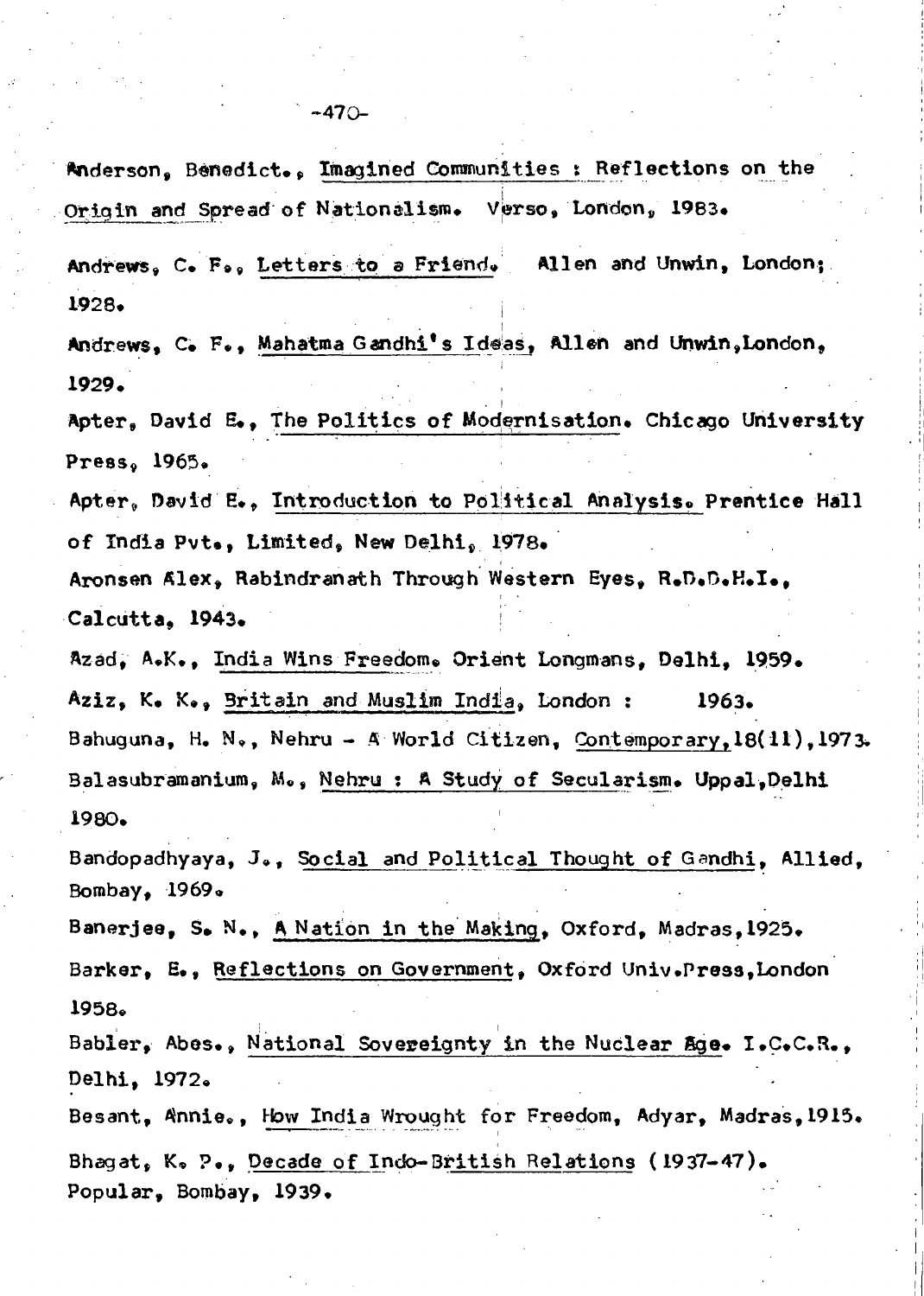Bhattacharyya, Srinibas., Tagore and the World. Viswa Bharati, Calcutta. 1945.

Binder, L., The Iseological Revolution in the Middle East. Princeton University Press, 1964.

Bondurant, Joan V., Conquest of Violence : The Gandhian Philosophy of conflict. Oxford, London : 1959.

Borgohain, Rooplekha., The Indian National Congress. International Publication, New Delhi, 1982.

Bose, N. K., Studies in Gandhism. Indian Associated Publishers, Calcutta. 1946.

Bose, N. K., Selections From Gandhi, Navajivan, Ahmedabad, 1948. Brock, Peter., The Mahatma and Mother India: Essays on Gandhi's Non-violence and Nationalism. Navajivan, Ahmedabad. 1983.

Breuilly, John., Nationalism and the State. Manchester University Press, 1982.

Bridges, R. C., and Paul Duke (Ed.). Nations and Empires. Macmillan, London, 1969.

Brodov., V., Indian Philosophy in Modern Times. Progress, Moscow. 1984.

Brown, J. M., Gandhi's Rise to Power : Indian Politics, 1915-22 Cambridge University Press, 1972.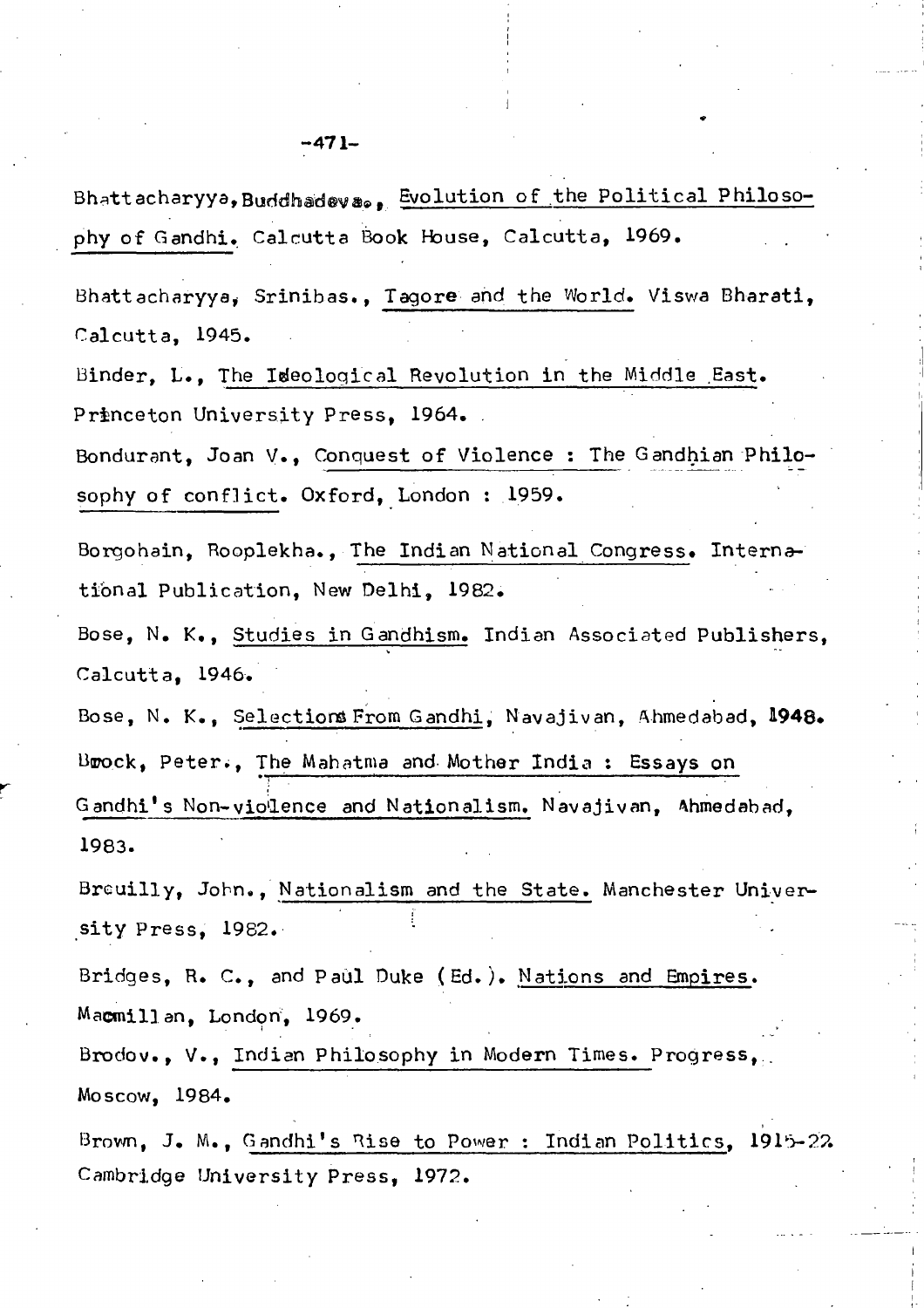Burns, C.D., Political Ideals. World Press, Calcutta, 1960. Burns, E. M., Ideas in Conflict. Methuen, London, 1963.

Burton, M. C., The Exercise of Sovereignty. John Hopkins, New York, 1964.

Carr, E. H., Nationalism and After. Macmillan, London, 1945. Chakraborty, Amiya., A Visit to Japan. East-West Institute, New York. 1861.

Chakraborty, Amiya., 'A Modern Leader' in P.D. Tandon (ed.) Nehru Your Neighbour, Signet Press, Calcutta, 1946.

Chakraborty, R., 'Gandhian View of the National State as a Constituent of the International Community', in V.T.Patil (ed.), Studies on Gandhi, Sterling Publishers, New Delhi 1983.

Chandra, Bipam., The Rise and Growth of Economic Nationalism in India. People's Publishing House, New Delhi.

Chandra, Bipan., Nationalism and Colonialism in Modern India.Orient Longmans, New Delhi. 1979.

Chandra, Bipan., (ed.). The Indian Left. Critical Appraisals.Vikas. New Delhi. 1983.

Chandra, Bipan., India's Struggle For Independence: (1857-1947). Viking Penguin. New Delhi, 1988.

Chan, Stene., International Relations in Perspectives. Macmillan, London, 1984. 1964.

Charles, M., The Exercise of Sovereignty., John Hopkins, New York/ Chatterjee, Margaret.. Collective Action in the West. In  $S_{\bullet}C_{\bullet}$ Biswas (ed.), Gandhi : Theory and Prastice, Social Impact and contemporary Relevance. Simla: Indian Institute of Advanced Study, 1969. Chatterjee, D.K., Gandhi and Constitution Making in India, Associated, New Delhi. 1984.

Chatterjee, Margaret., Gandhi's Religious Thought. Macmillan, New Delhi, 1983.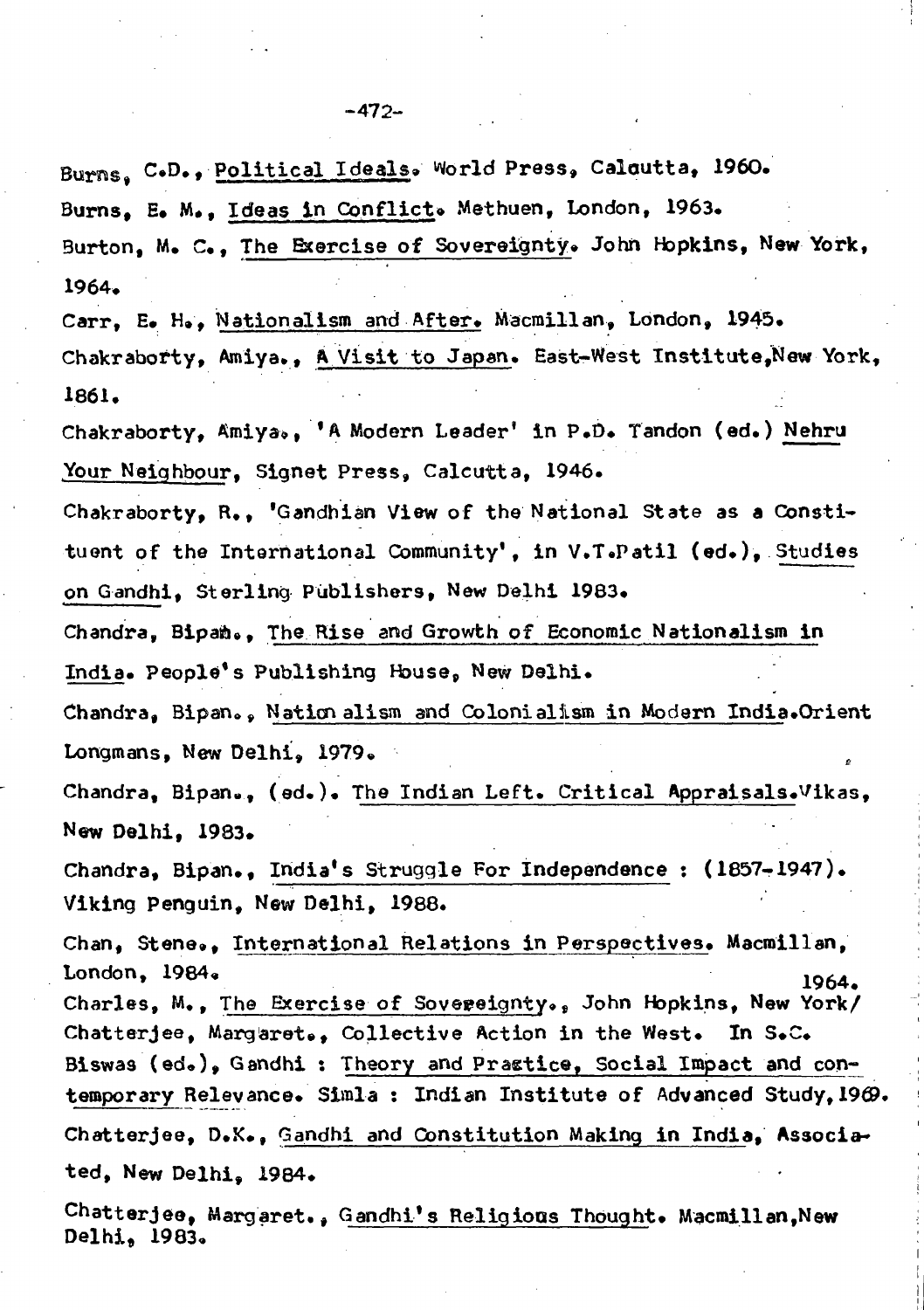Chatterjee, Partha., Nationalist Thought and the Colonial World: A Derivative Discourse. Oxford Univ.Press, Calcutta, 1986. Chaudhury, Nazma Jasmin., Bengala Upanyas O Rajniti (Bengali Novel and Politics, Chirayat Prakashan, Calcutta, 1983. Chaudhury, Sukhbir., Peasants and Workers Movement in India. Peoples Publishing House, Delhi, 1971. Coker, F., Recent Political Though. World Press, Calcutta,

1957.

Columbis, T.A. and Wolfe J.H., Introduction to International Relations. xNEWXDEINIXX Prentice Hall of New Delhi : 1981. Dalton, Dennis.. The Ideology of Sarvodaya. in T. Pantham and K. L. Deutsch (Eds.), Political Thought in Modern India. Sage India, New Delhi : 1980.

Dandavate, Madhu., Marx and Gandhi. Popular, Bombay, 1977. Dange, S.A., The Mahatma : Marxist Evaluation. Peoples Publishing House, New Delhi, 1977.

Das, B. C. and Mishra, G.P., (Eds)., Gandhi in To-day's India. Ashis Publishing House, New Delhi, 1979.

Das, M. N., The Political Philosophy of Jawaharlal Nehru, George Allen and Unwin, London, 1961.

Das, M. N., Indian National Congress Vs. British, New Delhi, Ajanta, 1978.

Das, S., Rabindra Nath Chintay Samajtantra (Socialistic Thinking of Rabindranath). Sravana, Calcutta, 1987. Das, Taraknath., Rabindranath Tagore : His Religious, Social and Political Ideas, Saraswati Library, Calcutta, 1940.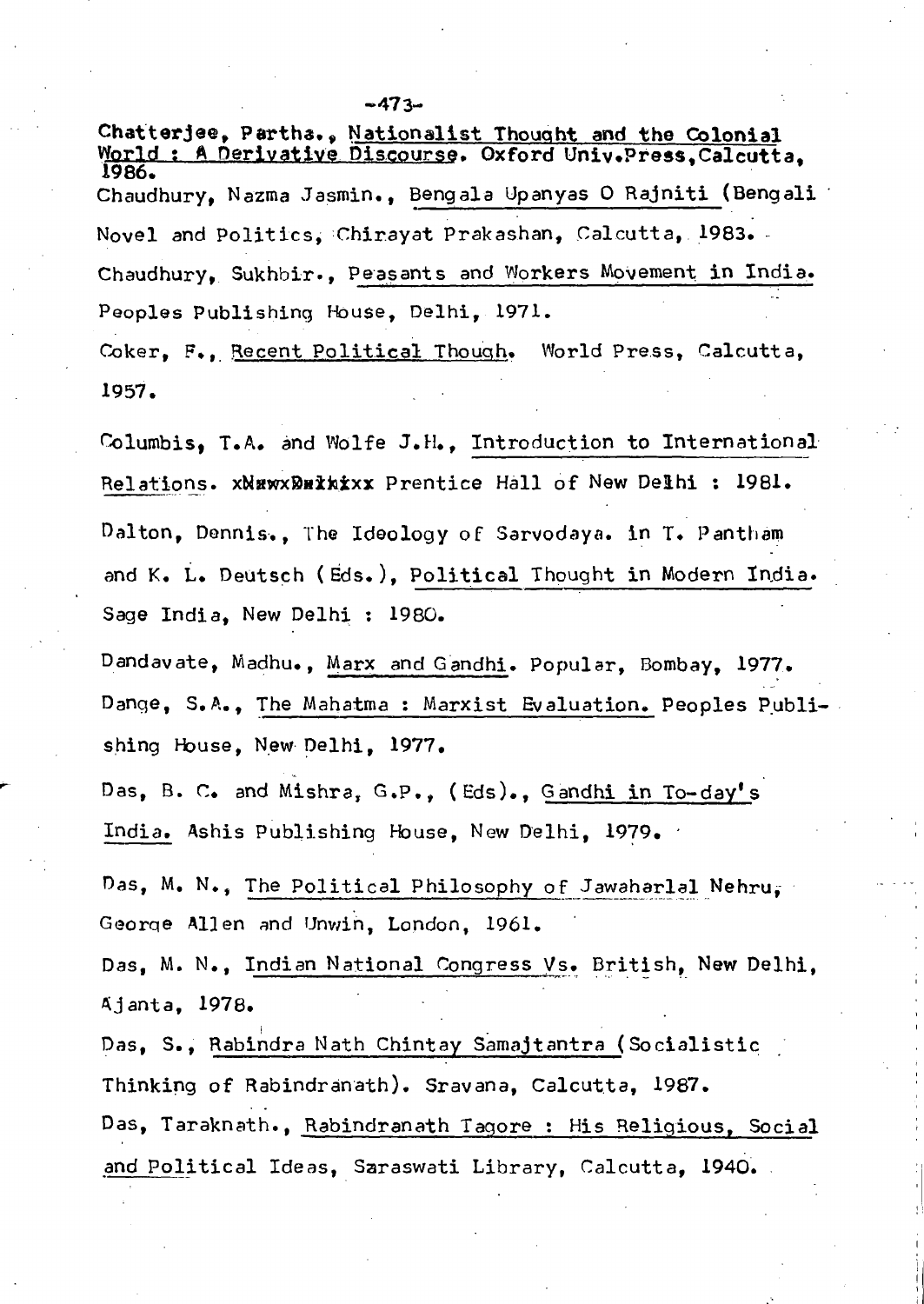Dasgupta, Sashi Bhusan., Tolstoy, Gandhi O Rabindranath, Mitra, Ghosh and Co., Calcutta, 1968. Debi, Maitreyi., The Great Wanderer. Grantham, Calcutta, 1961. Desai, A. R., Social Background of Indian Nationalism. Popular, Bombay, 1980. Deasi, Mahadev., A Righteous Struggle. Navijivan, Ahmedabad, 1968. Deutsch, Karl., Nationalism and Social Communication. Mass: MIT Press. Cambridge. 1966. Deva, Acharya Narendra, Jawaharlal the Socialist, in, Nehru Your Neighbour, Signet, Calcutta, 1946. Dhawan, G., The Political Philosophy of Mahatma Gandhi. Navijivan, Ahmedabad, 1962. 1966. Duchacek, I. D., Nationalism and Communism. Rineharts, New York./ Dustoor, P.E., 'Patriot with a pen, in P.D. Tandon (ed.). Nehru Your Naighbour, Signet Press, Calcutta, 1946. Dutt, Dev., Indian Nationalism and Gandhi, in S.C. Viswas(ed.). Gandhi Theory and Practice, Social Impact and contemporary Relevance, Indian Institute of Advanced Studies, Simla, 1969. Dutta, D., Indian Economic Thought. Tata McGraw, New Delhi. 1980 Dutta, Dhirendra Mohun., The Philosophy of Mahatma Gandhi. Winconsin Press, Madison, 1953. Dutta, R. P., India To-day, Manisha, Calcutta, 1983. Dyke, Vernon Van., International Politics, Vikil and Feder, Bombay. 1969.

Ebenstein, William., To-day's Isms. Printice Hall, New Hersey, 1973.

 $-474-$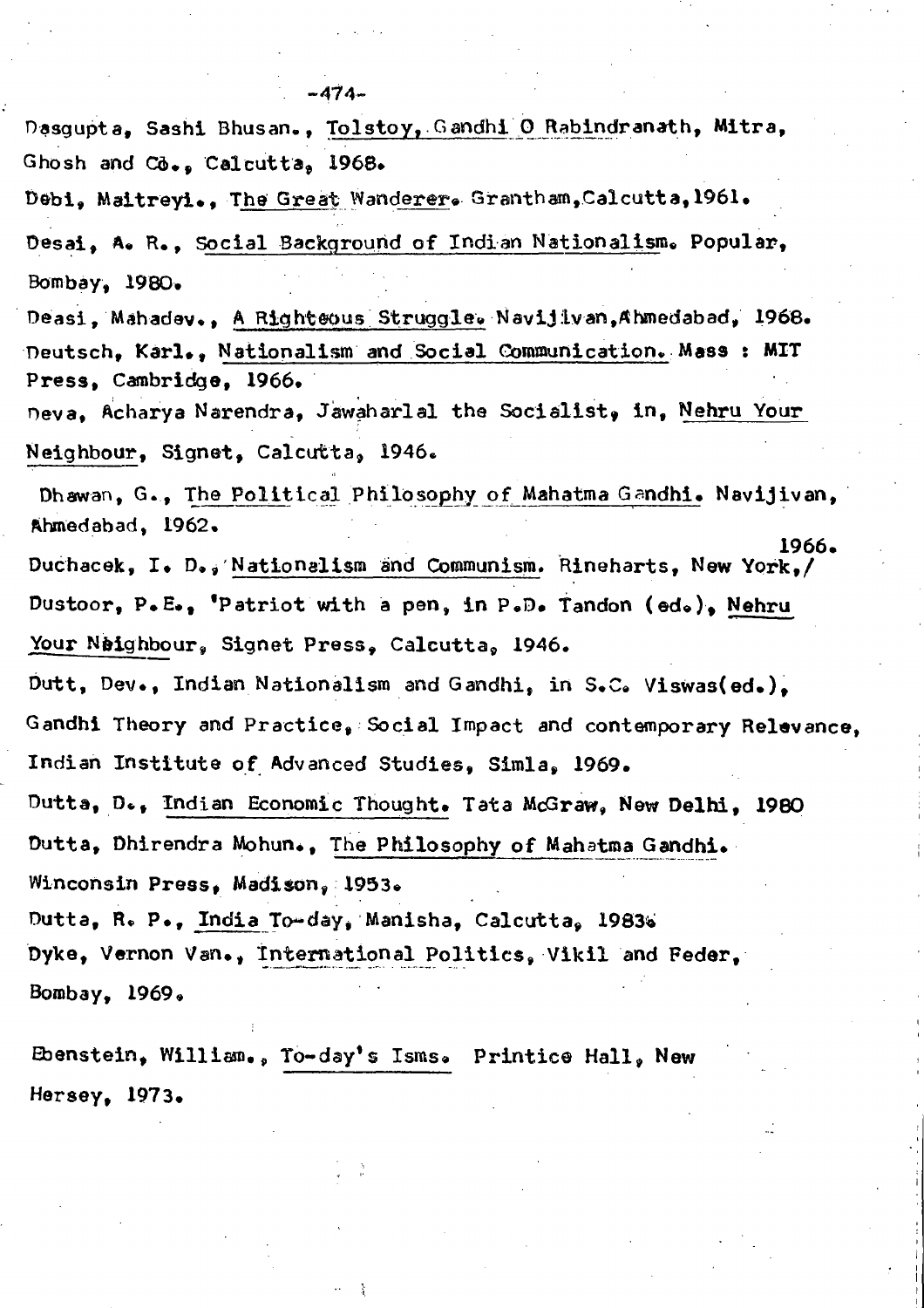Edwards, Michael., Nehru : A Political Biography. Allen Unwin, London, 1971.

Elmhirst, L.K., The Robbery of the Soil: Poet and Ploughman, Viswa Bharati, Calcutta, 1935.

Emerson, Rupert., From Empire to Nation. Scientific Book Agency, Calcutta, 1970.

 $-475-$ 

Eromkin., David., The Independence of Nations. Praegon, New York, 1981.

Evan, Luard., International Agencies : The Emerging Framework of Interdependence. Macmillan, London, 1977.

Fischer, Louis., A Week with Gandhi. International, Bombay, 1944.

Fischer, Louis., The Life of Mahatma Gandhi. Vols. I and II. Bharatiya Vidya Bhawan, Bombay, 1955.

Fischer, Louis., The strange Little Brown Man. Gandhi. Orient Longmans, Delhi, 1970.

Fisher, Mrs. D.S., Visit to Santiniketan. In Centenary Souvenir. Tagore Memorial Pub., Delhi, 1961.

Fishman, et. al. (Eds.)., Language Problem of Developing countries, New York, 1963.

Forward, Nigel., The Field of Nations. Macmillan, London, 1971. Francis, R. K., Inter-Ethnic Relations. Elsevier, New York, 1976.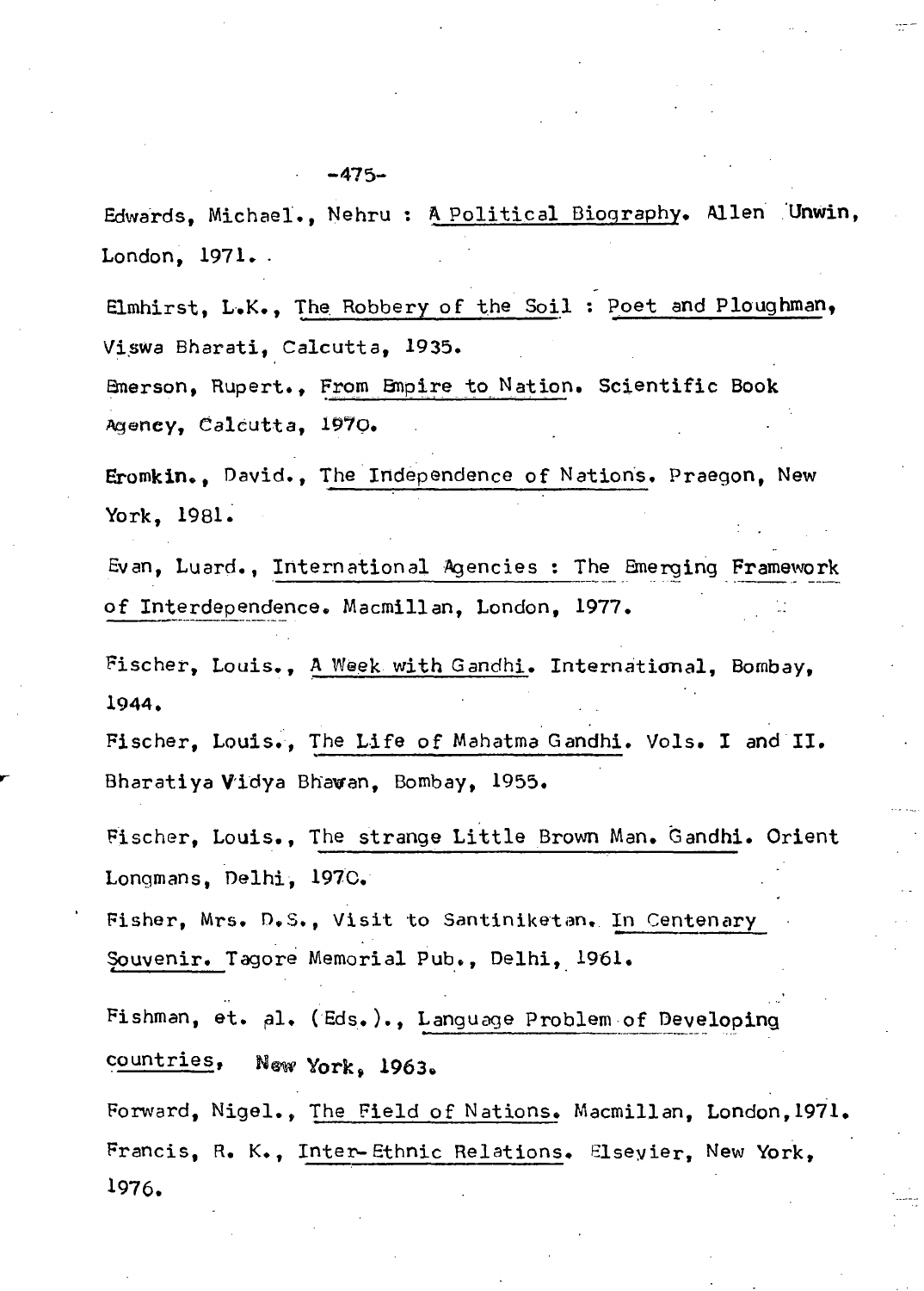Gandhi, M.K., Speeches and Writings, Nateson, Madras, 1923. Gandhi., M. K., Ethical Religion. Ganeson. Madras. 1926. Gandhi, M.K., Constructive Programmes. Navajivan, Ahmedabad, 1944.

Gandhi., M.K., Capital and Labour., Bharatiya Bidya Bhavan, Bombay, 1945.

Gandhi, M. K., Non-Violence. Navajivan, Ahmedabad, 1945.

Gandhi, M. K., Socialism of My conception. Bharatiya Vidya Bhavan, Bombay, 1966.

Gandhi, M. K., Hind Swaraj or Indian Home Ruler Navajivan, Ahmedabad. 1938.

Gandhi, M. K., Democracy : Real and Deceptive. Navajivan. Ahmedahad. 1946.

Gandhi, M. K., Bread and Labom. Navajivan, Ahmedabad. 1984. Gandhi, M.K., Correspondence with Govt., 1942-44, Navajivan, Ahmedabad. 1945.

Souvenir. Tagore Memorial Pub., Delhi, 1961.

Gandhi, B. N., Gandhi's Social Philosophy. Vikas, Delhi, 1973. Gellner, E., Thought and Change, London, 1964

Ghosh, K. C., The Roll of Honours. Sahitya Sambad, Calcutta, 1978.

Ghosh, Sankar., Socialism, Democracy and Nationalism in India. Allied, Bombay, 1973.

Glezerman, G., Classes and Nations. Progress, Moscow, 1985. Godwin, G. and James, Alan (Eds.)., International Institutions and International Order. Dxford, London, 1973. Gramayunov, L., Aristocrat turned Democrat. In Centenary Souvenir. Tagore Memorial Pub., Delhi, 1961.

 $-476-$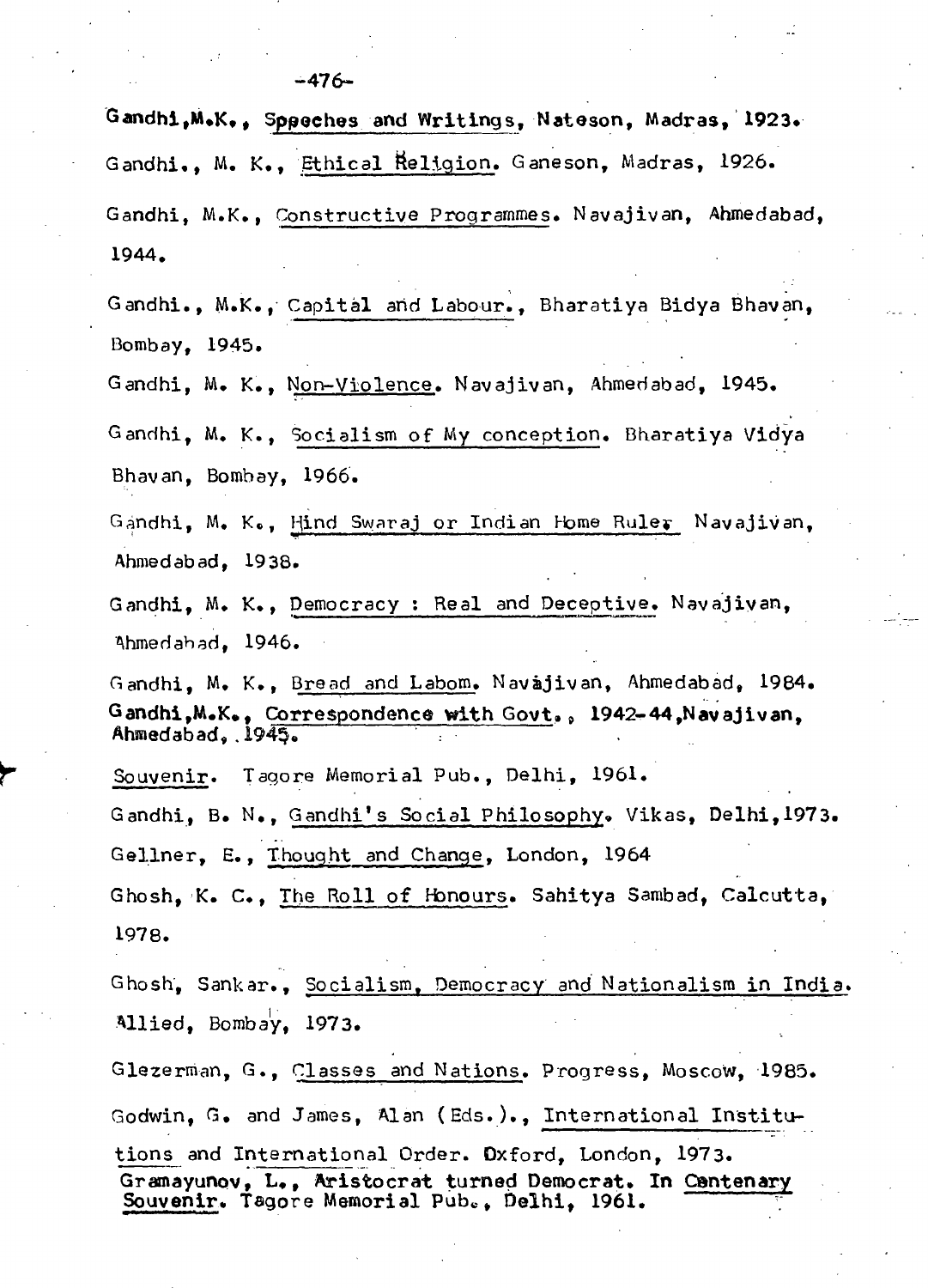Guha Ranajite, Elementary Aspects of Peasant Insurgency and Colonial India. (Oxford. Delhi. 1983).

Hayes. C. J. H., The Historical Evolution of Modern Nationalism. R.R. Smith, New York, 1931.

Hayes, C. J. H., Nationalism : A Religion. Macmillan, London, 1960.

Hertz, W. F., Nationality in History and Politics. Routhledge and Kagan, London, 1966.

Hinsley, F.A., Nationalism and International System. Hodder Stroughton. London. 1973.

 $l$ yer, Raghavan N., The Moral and Political Thought of Mahatma Gandhi. Oxford University Press, 1979. The Moral and Political writings of Mahatma/Gandhi (Clarandon Press, Oxford, 1986).<br>Johnson, R. C., The National Interest and the Human Interest. Princeton Univ. Press, 1980. London. 1986. Johnson, H. G., Economic Nationalism in Old and New States. Joshi, V.C. (ed.), Lala Lajpat Rai: Writings and Speeches, Delhi University Publication. 1956. Jones, W. H., Morris., The Government and Politics in India. B.I. Pub., Calcutta, 1974.

Kar, P.C., Romantic Gandhi. Neuman, Calcutta, 1938. Karanjia, R. K., The Mind of Nehru. Allen and Unwin, London,  $1960.$ 

Karanjia, R. K., The Philosophy of Mr. Nehru. George 411en and Unwin, London, 1966.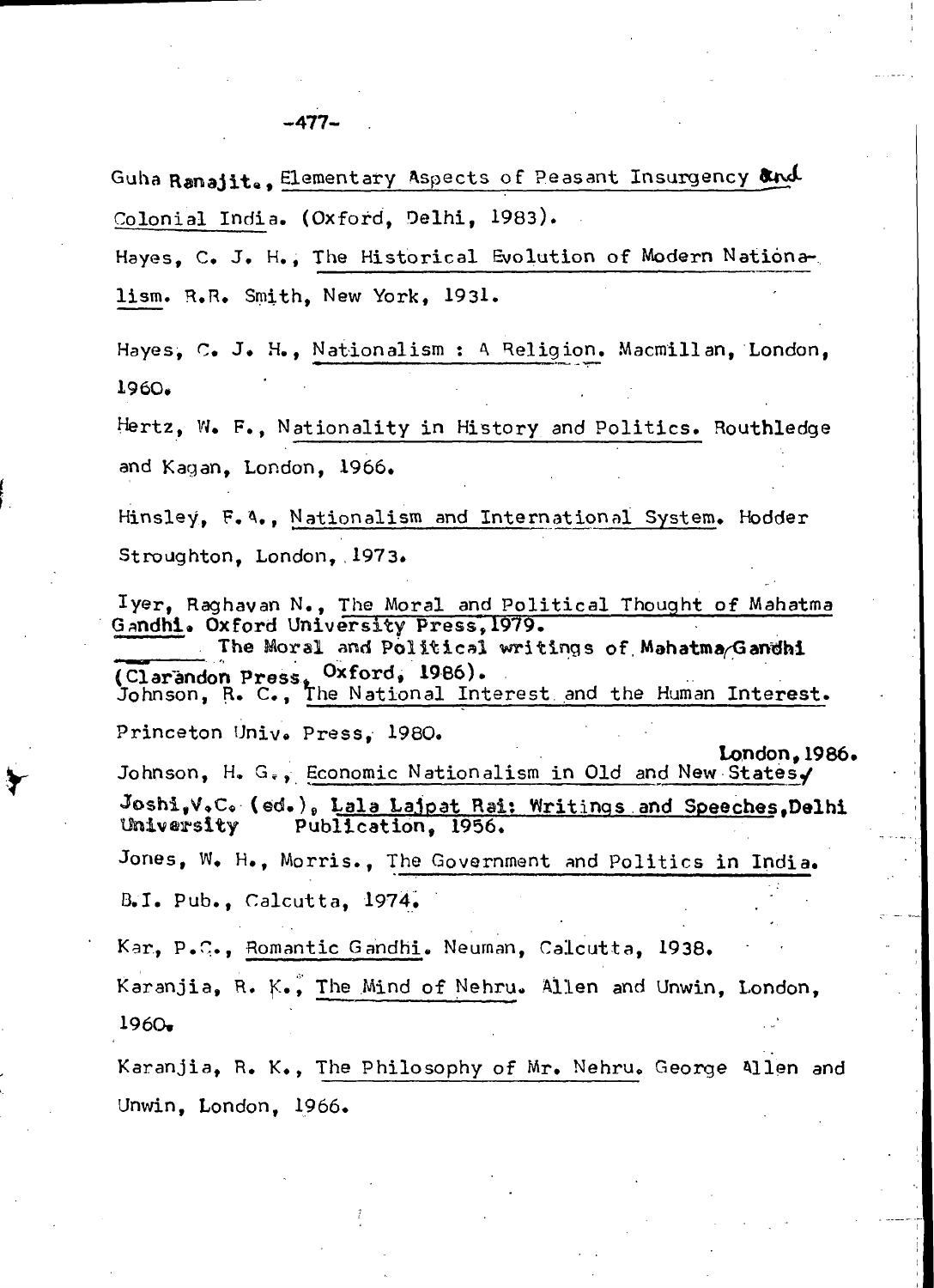- Kavijaj, Narahari., The National Liberation Movement in Bengal., Foreign Literature Pub., Moscow, 1956.
- Kaviraj, Narahari.. Gandhi Nehru Through Marxist Eyes, Manisha, Calcutta, 1988.
- Kedourie, E., Nationalism. Hutchinson, London, 1960.
- Kedourie, E. (Ed.)., Nationalism in Asia and Africa.Weindenfeld and Nicolson, London, 1970.
- Keer, Dhananjay., Mahatma Gandhi Political Saint and Unarmed Prophet. Popular, Bombay, 1973.
- Kennedy, R.K., Asian Nationalism in the Twentieth Century, Macmillan, Loridon, 1971.
- Khalid, Sayeed B., Pakistan : A Formative Stage, Karachi, 1968. Kohn, Hans., A History of Nationalism in the East. Harcourt, New York, 1969.
- Kohn, Hans., Prelude to the Nation State : World Order in Historical Perspective. Cambridge Univ. Press. 1942.
- Kohn, Hans., The Idea of Nationalism. Macmillan, 1944. 1958. Kohn, Hans., Nationalism, Its Meaning and History. Van Nostrand, / Kohn, Nans., Nationalism and Liberty, the Swiss Example. George Allen, London, 1956. Kripalani, K., Gandhi : A Life. Orient Longman, New Delhi, 1968. Lenin, V.I., Critical remarks on the National Question, Collected
- Werks, Vol. 20, pp. 17-54. Progress, Moscow, 1964.
- Lenin, V.I., The Right of Nations to Self-Determination, Collected Works, Vol. 20, pp. 393-454, Progress, Moscow, 1964.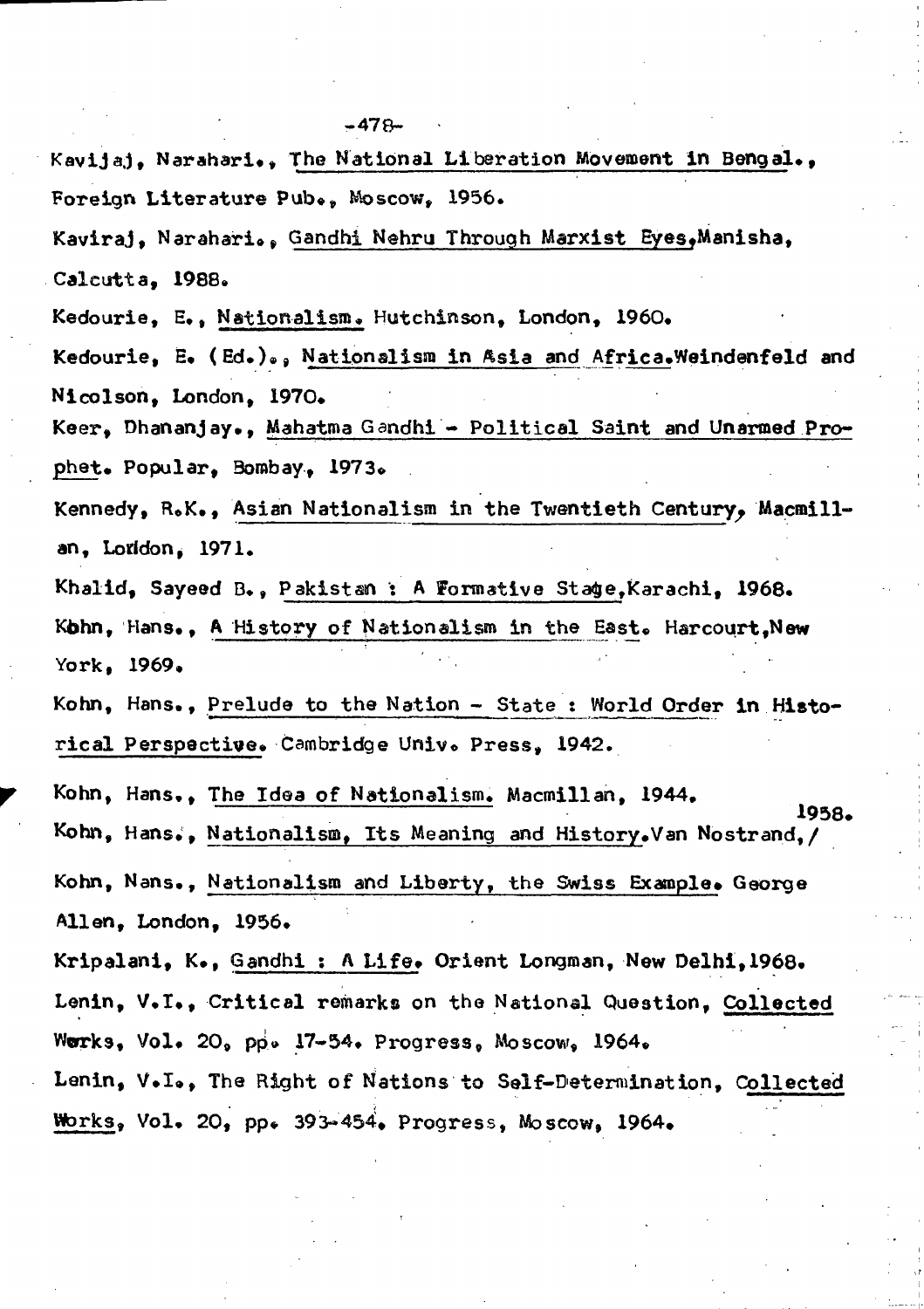Lerche, Charles and Said, Abdul A., Concepts of International Politics. Prentice Hall India. New Delhi. 1972.

Lerner, D., The Passing of Traditional Society. New York, 1964.

Lesny, V., Rabindranath Tagore. Viswa Bharati, Calcutta, 1945.

Lyll, A.C., Asiatic Studies : Religious and Social. Cambridge, London, 1984.

Majumdar, R. C., et.al., An Advanced History of India. Macmillan, Delhi, 1960.

Majumdar, R.C., Glimpses of Bengal in the Nineteenth Century. Firma K. L., Calcutta, 1966.

Majumdar, R.C., History of Freedom Movement in India, Firma  $K<sub>e</sub>$  L., Calcutta, 1964.

Majumdar Nepal., Bharate Jatiyata O Antarjatikata Abang Rabindranath (Nationalism and Internationalism in India and Rabindrantha, (3 Vols). Modern Book Agency, Calcutta, 1963. Martyshin, Orsest., Jawaharlal Nehru and his Political Wiews. Progress, Moscow, 1980.

Marx and Engels., Selected Works (Vol. 1). Progress, Moscow, 1957.

McCuly, B.T., English Education and the origins of Indian Nationalism, (New York, 1940).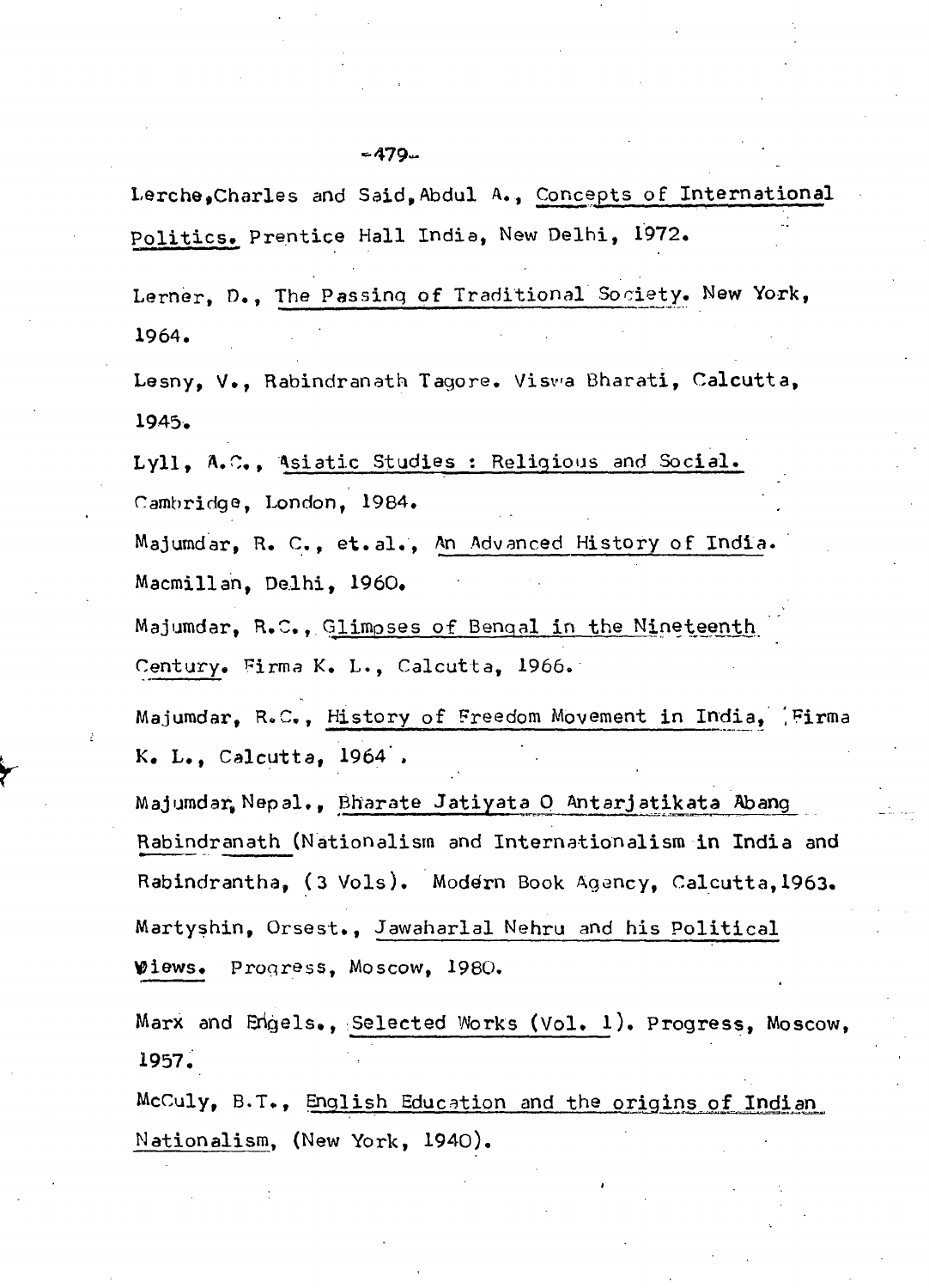Mehrotra, S. R., India and the Commonwealth (1885-1929). Philip, London, 1965.

Mehrotra, S. R., The Emergence of Indian National Congress, Vikas. New Delhi. 1971.

Minoque, K.R., Nationalism. B.T. Batsford, London, 1969. Mishra, R., Economics of Poverty. Deep Publication, Delhi, 1988. Moon, Panderel., Gandhi and Modern India. English University Press. London. 1968.

Mukherjee, D. P., Dirersities, Peoples Publishing House, New Delhi, 1958.

Mukherjee, Hiren., The Gentle Colossus: A Study of Jawaharlal Nehru. Manisha, Calcutta, 1964.

Mukherjee, Kedar., The Political Philosophy of Rabindranath Tagore. S. Chand and Co., New Delhi. 1982.

Mukherjee,Shyama Prasad., The Statesman in Tagore. In centenary Souvenir. Tagore Memorial Pub.. New Delhi. 1961.

Murray, Gilbert., East and West. International Institute of Intellectual co-operation, Paris, 1935.

Myrdal, G., Asian Drama. Pelican : London, 1971.

Namboodripad, E.M.S., The Mahatma and the Ism. National Book Agency, Calcutta, 1981.

Nanda, B.R., Gandhi and His Critics. Oxford, London, 1985. Narayan, J.P., A Picture of Sarvodaya Social Order. Seva Sangh, Tanjore, 1955.

 $-480-$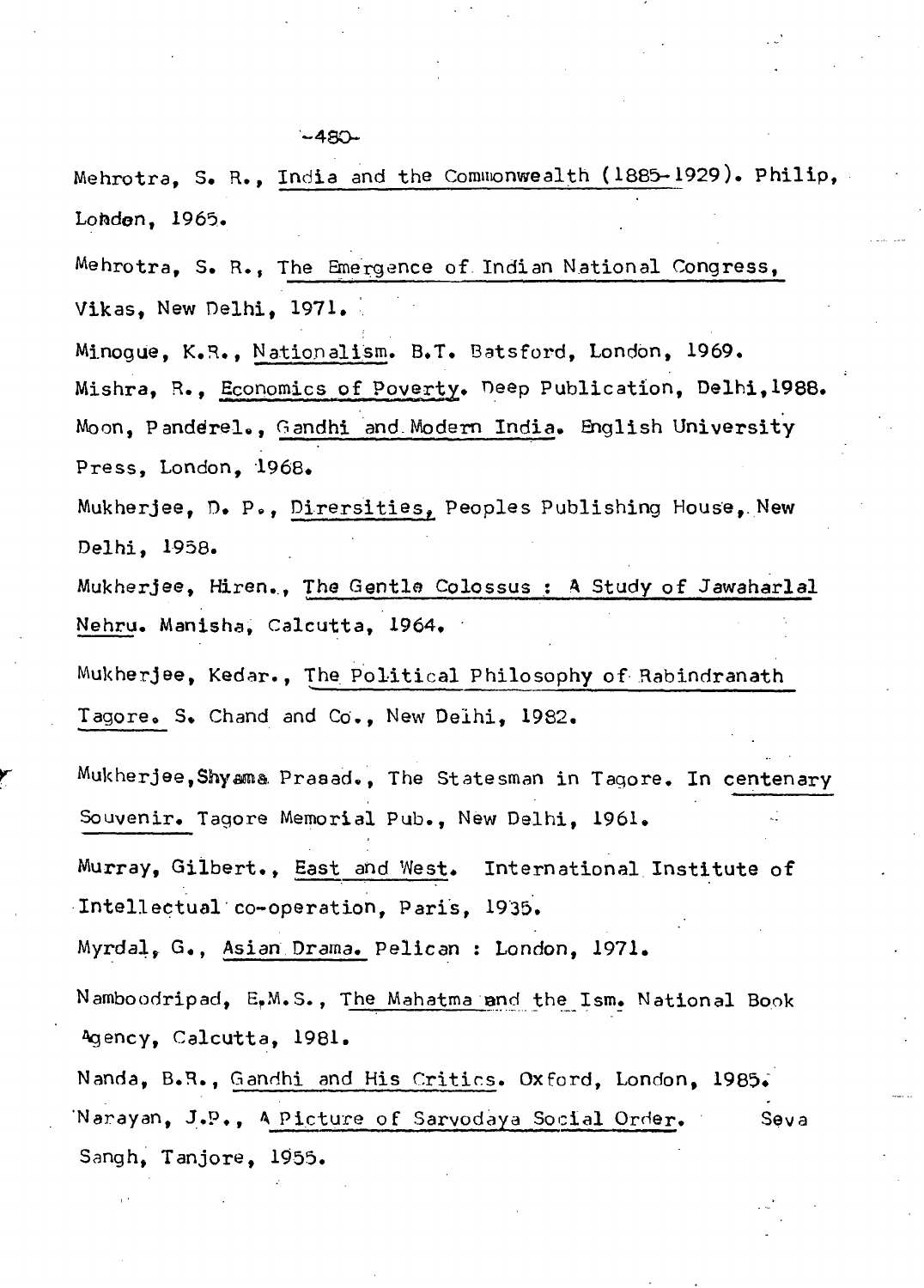Narayan, J. P., A Plea For Reconstruction to India Polity. A. B. Seva Sangh. Varanasi. 1950.

Narayan, J.P., Towards Total Revolution, Surray Richard, 1978. Narayan, Sriman, (ed.), The Select Works of Mahatma Gandhi, Navajiban, Ahmedabad, 1968.

Narvane, V.S., Modern Indian Thought. Asia, New Delhi, 1964. Nehru, J. L., Soviet Russia : Some Random Sketches and Impressions. Chetana, Bombay, 1929.

Nehru, J. L., India and the World. George Allen and Unwin, London, 1936.

Nehru, J.L., Recent Essays and Writings. Kitabistan. Allahabad./ Nehru, J. L., Eighteen Months in India, 1936-37, Kitabistan, Allahayad, 1938.

1937.

1984.

Nehru, J.L., Glimpses of World History. Lindsay, London, 1940.

Nehru, J.L., China, Spain and the War, Kitabistan, Allahabad, 1940.

Nehru, J.L., The Unity of India. John De Co., New York, 1948.

Nehru, J.L., Selected Works of Jawaharlal Nehru, Edited by S.Gopal Orient Longman, Welhi, 1972-80.

Nehru, J.L., A Bunch of Old Letters. Asia, Bombay, 1958.

Nehru, J.L., Independence and Social Revolution. Vikas, New Delhi/

Nehru, J.L., The Discovery of India. Oxford, New Delhi, 1985.

Nicholas, H. J., The United Nations as a Political Institution, London, 1964.

Padmasha., Indian National Congress and the Muslims, Rajesh, New Delhi, 1980.

Pal, R.I., The Patriot is Born. In Centenary Souvenir. Tagore Memorial Publication, New Delhi, 1961.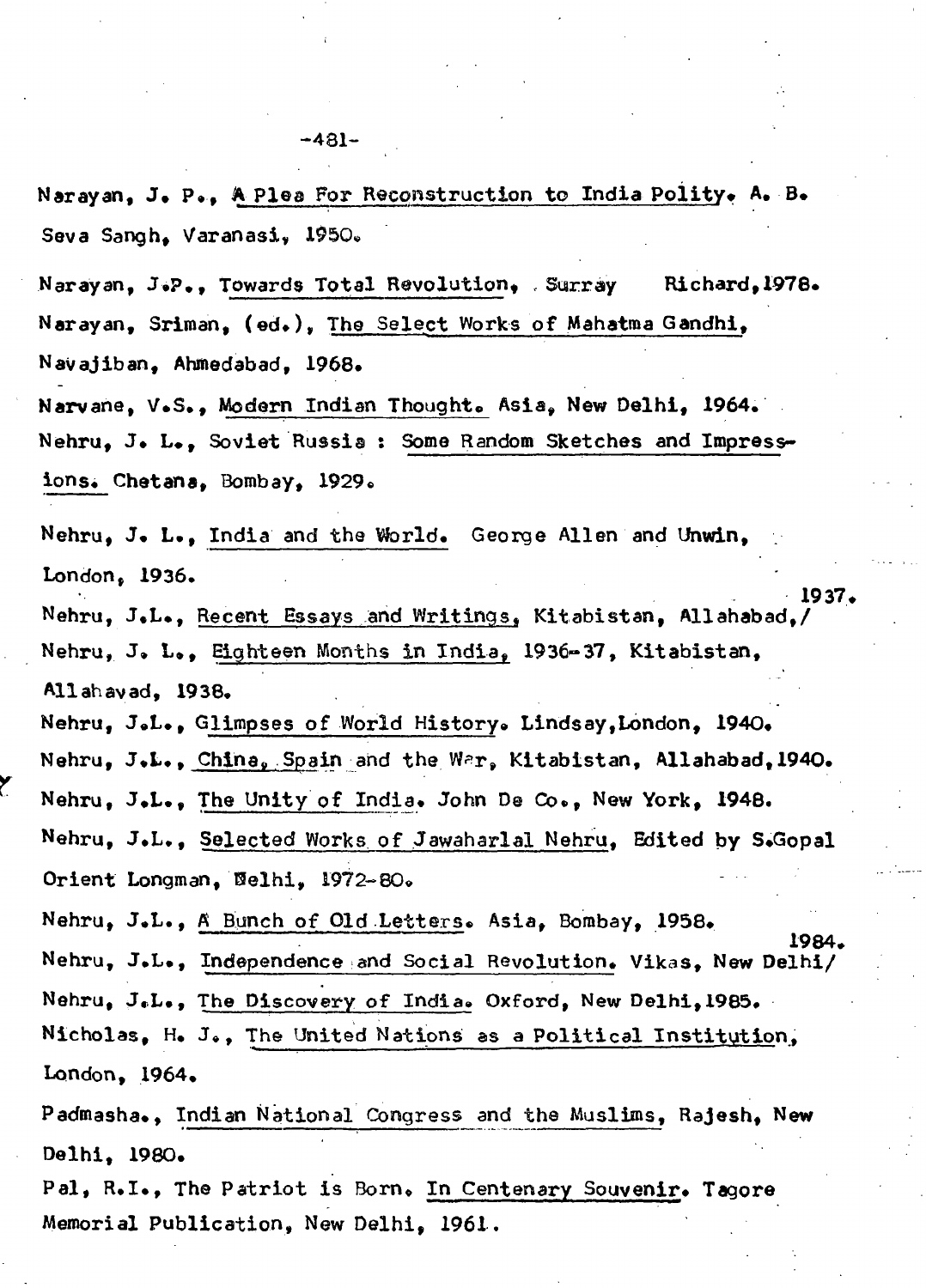Palit, Chittabrata, New View points on the Nineteenth century Bengal, Progress, Calcutta, 1980.

Pantham, T. and Deutsch, K. L., (Ed.). Political Thought in Modern India. Sage India, New Delh, 1980.

Parekh, B., Colonialism, Tradition and Reform. Sage India, New Delhi, 1989.

Parkinson, F., The Phislosophy of International Relations. Sage, LOndon, 1977.

Patil, V.T., Nehru and the Freedom Movement. Sterling, New Delhi, 1977.

Paul, R. I., 'The Parriot is born', Centenary Souvenir, Tagore Memorial Publication, New Delhi, 1961.

. .. Philips, C. H. (Ed.), Partitition of India, Policies and Perspectives, Routhledge, London, 1970.

Poddar, Arabinda., Rabindranath : Rajnaitik Vyaktitwa, (Tagore's Political Personality), Uchcharan, Calcutta, 1982.

Power, P.F., Gondhi on World Affairs. Allen & Unwin London, 1967.

Primskov., Y. M., The East and the Collapse of the Colonial System, Vauka, Moscow, 1989.

Prakashanathan., Tagore's Mission. In Centenary Souvenir. New Delhi : Tagore Memorial Publications, 1961.

Prasad, Rajendra., India Divided. Hind Kitab Ltd., Bombay, 1947. Pyare Lal., The Last Phase. Navajivan, Ahmedabad, 1975.

Rajput, A. B., Muslim League Yesterday and To-day, Lahore, 1948. Range, Willard., J<u>awaharlal Nehru's World View</u>, University of Georgia Press, Athens, 1961.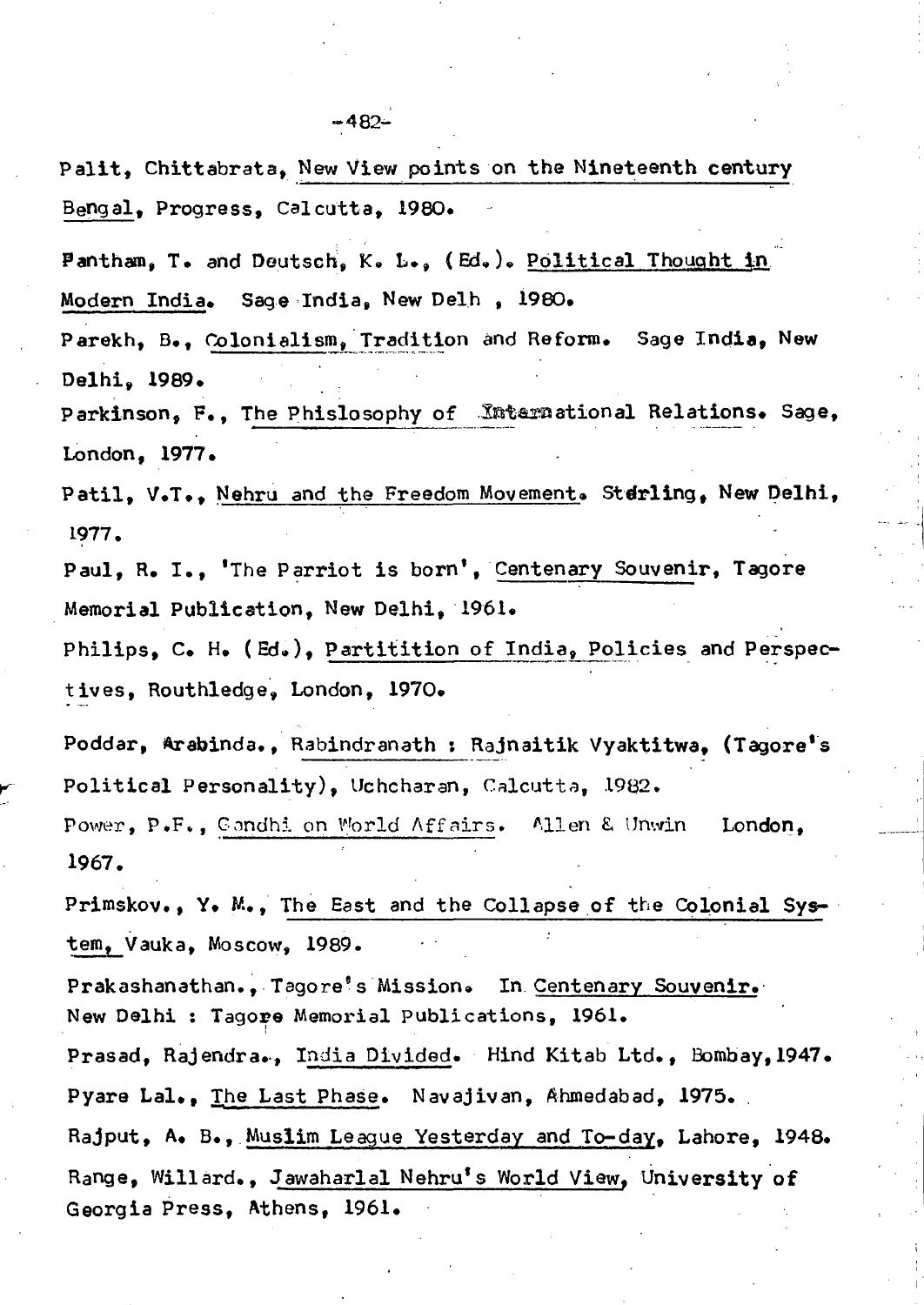Ray, S. N. and Chatterjee D.K., Studies on Gandhi, V.T. Patil(ed.), Sterling Publishers, New Delhi, J983.

 $\mathcal{L}_{\mathcal{M}}$  is  $\mathcal{L}_{\mathcal{M}}$  .  $\mathcal{L}_{\mathcal{M}}$  is a subset of  $\mathcal{L}_{\mathcal{M}}$ 

Ray Niharanjan, An Artist in Live, Kerala University Press, 1967.

计分类系统 经无偿债券单一人 . :: ·- Rocker, Rudolph., Nationalism and Culture. Hopkins, New York, 1987.

Roy, Benoy Gopal., Contemporary Indian Philosophers. Kitabistan, Allahabad, 1947.

Roy, Jibendu., Samakalin Bharatiya Rajniti Ebang Rabindra

Sihitya (Contemporary Indian Politics as Reflected in Tagore's Literary Works), Sahityasree, Calcutta, 1980.

Roy, M. N., Nationalism An Antiquated Cult., Radical Democratic Programme, 1942.

Roy, M. N., India In transition. Popular, Bombay, 1971.

Roy, M. N., Jawaharlal Nehmu. An Enggma or A Tragedy. in, A.B.

Sah, (ed.), Jawaharlal Nehru : A Critical Tribute. Allied, Bombay, 1965.

'·

Ray, Niharsanjan,, Nationalism In India. Aligarh Muslim Univ. Press, 1973.

Sen, *G.c.,* (Ed.), Marxism, Gandhisrn, Stalinism. Popular, Bombay, 1963.

Sardesmi, S.G., The Mahatma : Marxist Evaluation. P.P.H., New Delhi, 1977.

Sarkar, Jadunath., Shivaji and His Times. Firma K. L., Calcutta, 1952.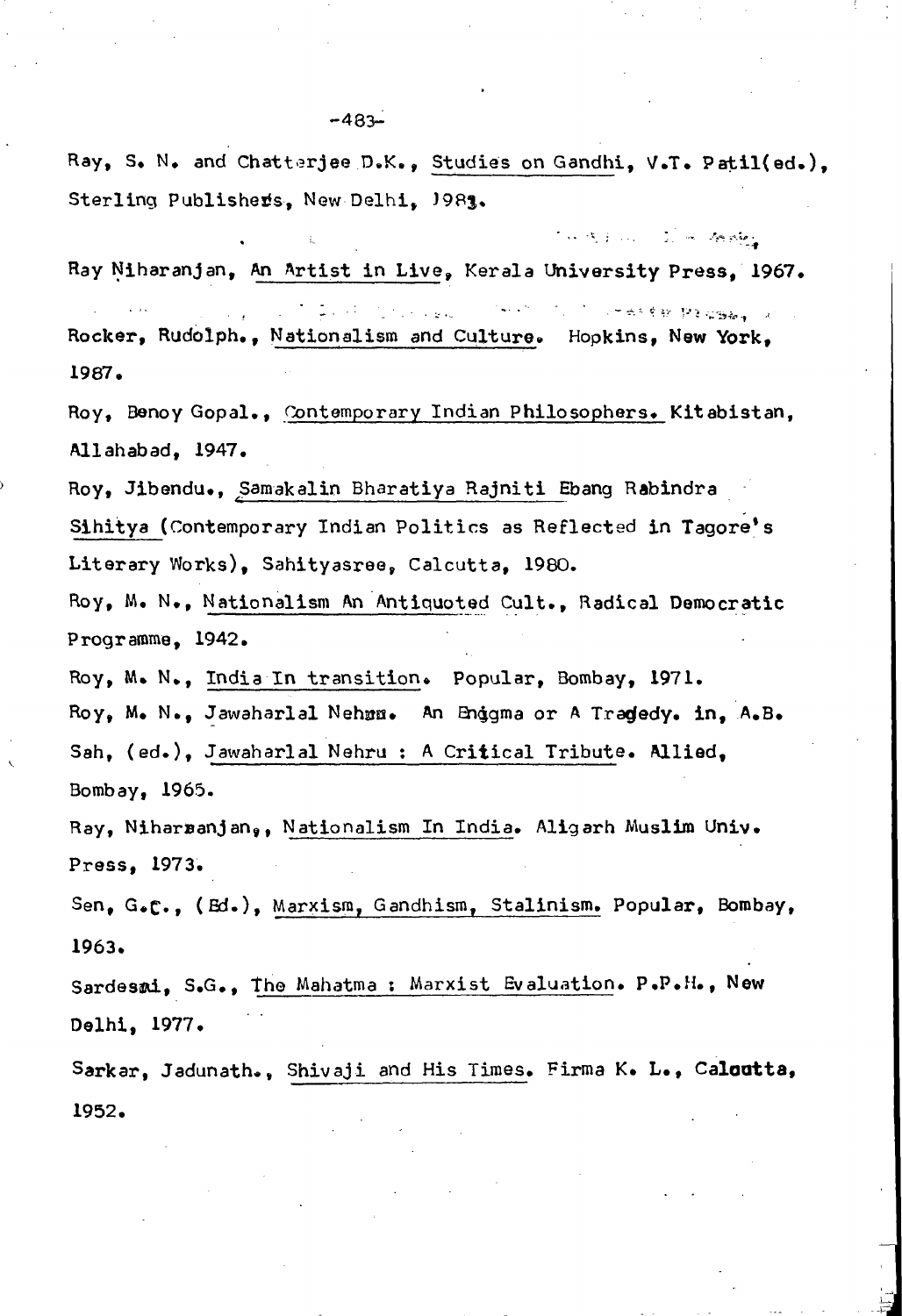Sarkar, Sumit., The Swadeshi Movement in Bengal. Macmillan. New Delhi, 1973. garkar, Sumit., Modern India., Macmillan, New Delhi, 1985. Sarkar, Sumit., A Critique of Colonial India., Papyrus, Calcutta,

Sarkar, Susobhan,, On the Bengal Renaissance and other Essays. Papyrus, Calcutta, 1940.

Sastry, K. S., Ramaswamy., Rabindra Nath Tagore: Study of His Later Works., Ganesan, Madras, 1929.

Sayeed, Khalid B., Pakistan : A Formative Phase. Karachi, 1968. Seal, Anil., The Emergence of Indian Nationalism, Cambridge, London, 1968.

Sehanabis, Chinnamohan., Rabindranather Antarnatic Chinta (International Thought of Rabindrantth), Navana, Calcutta, 1983. Schuman, F. L., World Politics., McGraw Hill., New Delhi, 1968. Sen, Mohit., The Mahatma: Marxist Evaluation. Peoples Publishing

Sen, Mohit., Revolution in India., Peoples Publishing House, New Delhi, 1977.

Sen Sachin., The Political Thought of Tagore. General Printers and Publishers, Calcutta, 1947.

Sen., Sunil, Peasant Movements in India : Mid Ninetienth and Twentieth Centuries. K. P. Bagchi, Calcutta, 1982.

Seth, Hiralal., Tagore's Novels. In Centenary Souvenir. Tagore Memorial Pub., New Delhi, 1961.

Seton, Watson. H., Nationalism Old and New, Macmillan, London, 1965.

1985.

House, New Delhi, 1977.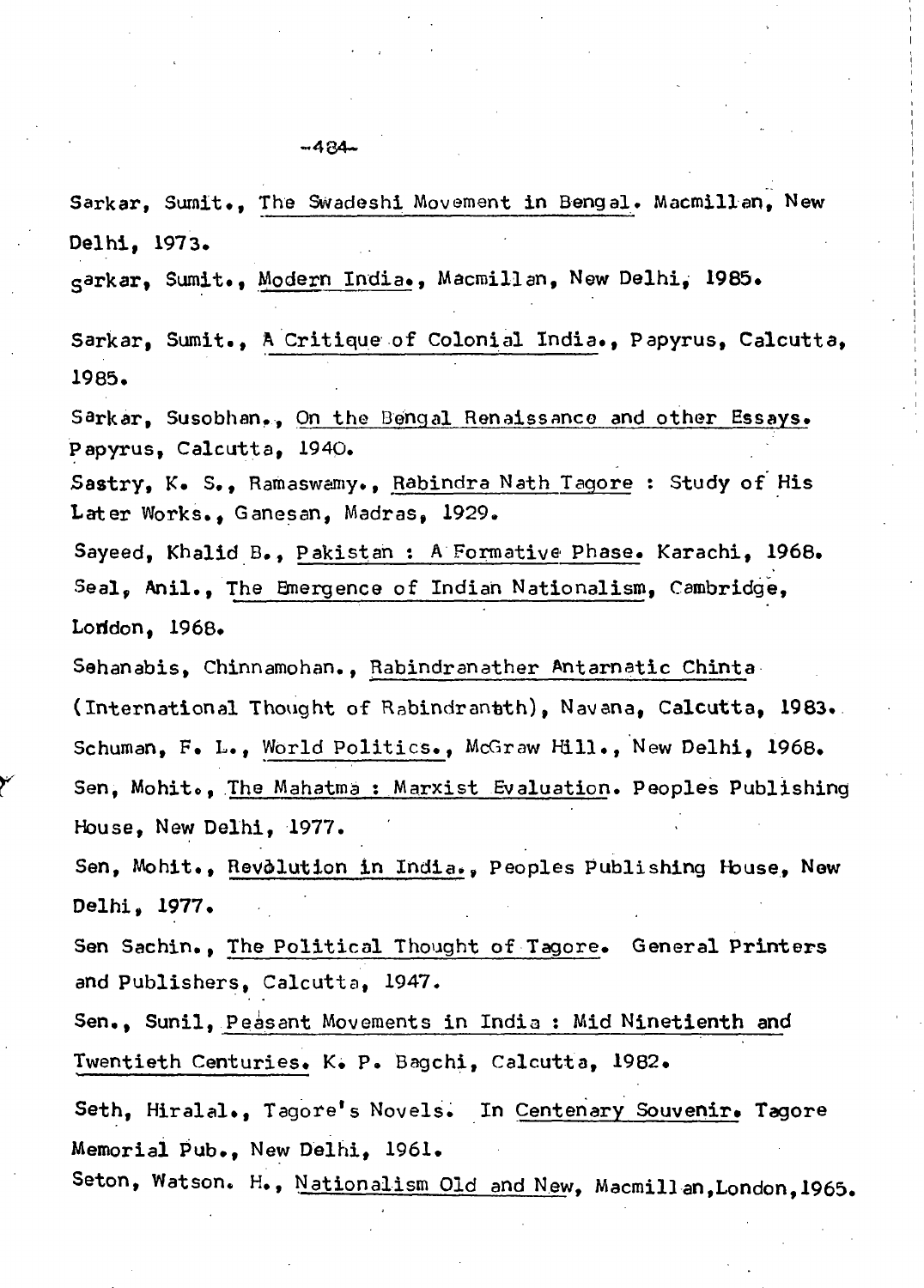Singh, Karan., Prophets of Indian Nationalism. George Allen and Unwin. London. 1969.

Sings, Sasadhar., Social Thinking of Rabindranath. Asia, Delhi, 1962.

Smith, A.D., Theories of Nationalism. Duckworth. London, 1971. Smith.. A.D., Nationalism in the Twentieth Century. Mertin Robertson, London, 1979.

Smith, A.D., State and Nations in the Third World., Wheat Sheaf Books, London, 1983.

Smith, C. W., Modern Islam in India., London 1972.

Smith, D.E., India As: a Secular State. Princeton University Press. 1963.

Snyder, L. L., The New Nationalism. Cornell Univ. Press. 1966. and Sonderman, Olsen and Mc Lellan., The Theory Practice of International Relations, Prentice-Hall India, New Delhi, 1970. Spratt, P., Gandhism: An Analysis., Huxley Press, Madrass, 1939.

Suntharalingam, R., Indian Nationalism., Vikas, New Delhi, 1983. Tagore, R. N., Greater India., Ganesan, Madras, 1921.

Tagore, R. N., Nationalism, Macmillan, London, 1921.

Tagore, R. N., Creative Unity., Macmillan, London, 1922.

Tagore, R. N., Talks in China., Viswa Bharati, Calcutta, 1925. Tagore, R. N., Religign of An Artist., &xxxxxx Viswa Bharati, Calcutta, 1953.

Tagore, R.N., Letters from Soviet Russia, Viswa-Bharati, Calcutta, 1960.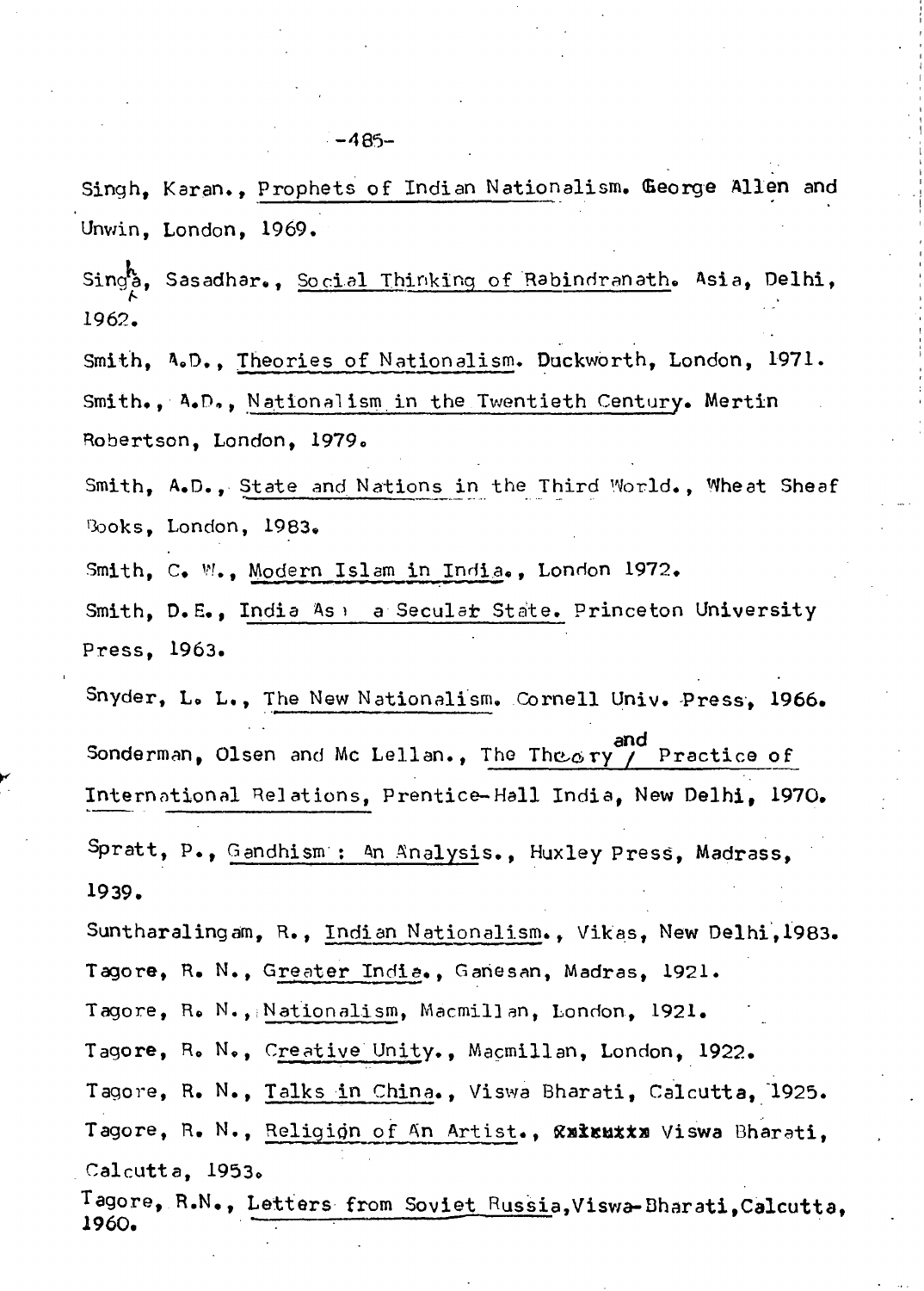$-486-$ Tagore, R.N., The Realisation of Life., Macmillan, London, 1960. Tagore, Rathindra Nath, On the Edges of Time, Viswa Bharati, Calcutta, 1961. Tagore, R. N., Glimpses of Bengal., Macmillan, London, 1968. Tagore, R.N., The Crisis in Civilisation., Viswa Bharati, 1978. Tandon, P.D., Nehru Your Neighbour. (Signet Press Calcutta, 1946). Terchek, Ronald J., Gandhi and Democratic Theory. In T. Pantham and K. L. Deutsch (Eds.), Political Thought in India. Sage India, New Delhi, 1980. Thompson, E. J., Rabindranath Tagore : His life and Work.  $Y_{\bullet}$  M. C.A., Calcutta, 1921. Thompson, Edward., Enlist Indian For Freedom. Y. M. C.A. London, 1940. Tivey, Leonard (Ed.), The Nation State. Martin Robertson, London, 1981. Tyson, Geoffrey., Nehru the years of Power, PalWall, New Delhi, 1966. Unnithan, T. K. N., Gandhi and Free India. Gronanger, 1956. Ulyanovosky, R., The National Liberation Movement in the East., Progress. Moscow. 1957. Ulyanovosky, R., National Liberation. Progress, Moscow, 1978. Ulyanovosky, R., Present-Day Problems in Asia., Progress, Moscow, 1980. Ulyanovosky, R., Agrarian Indian Between the World Wars. Progress. Moscow. 1985.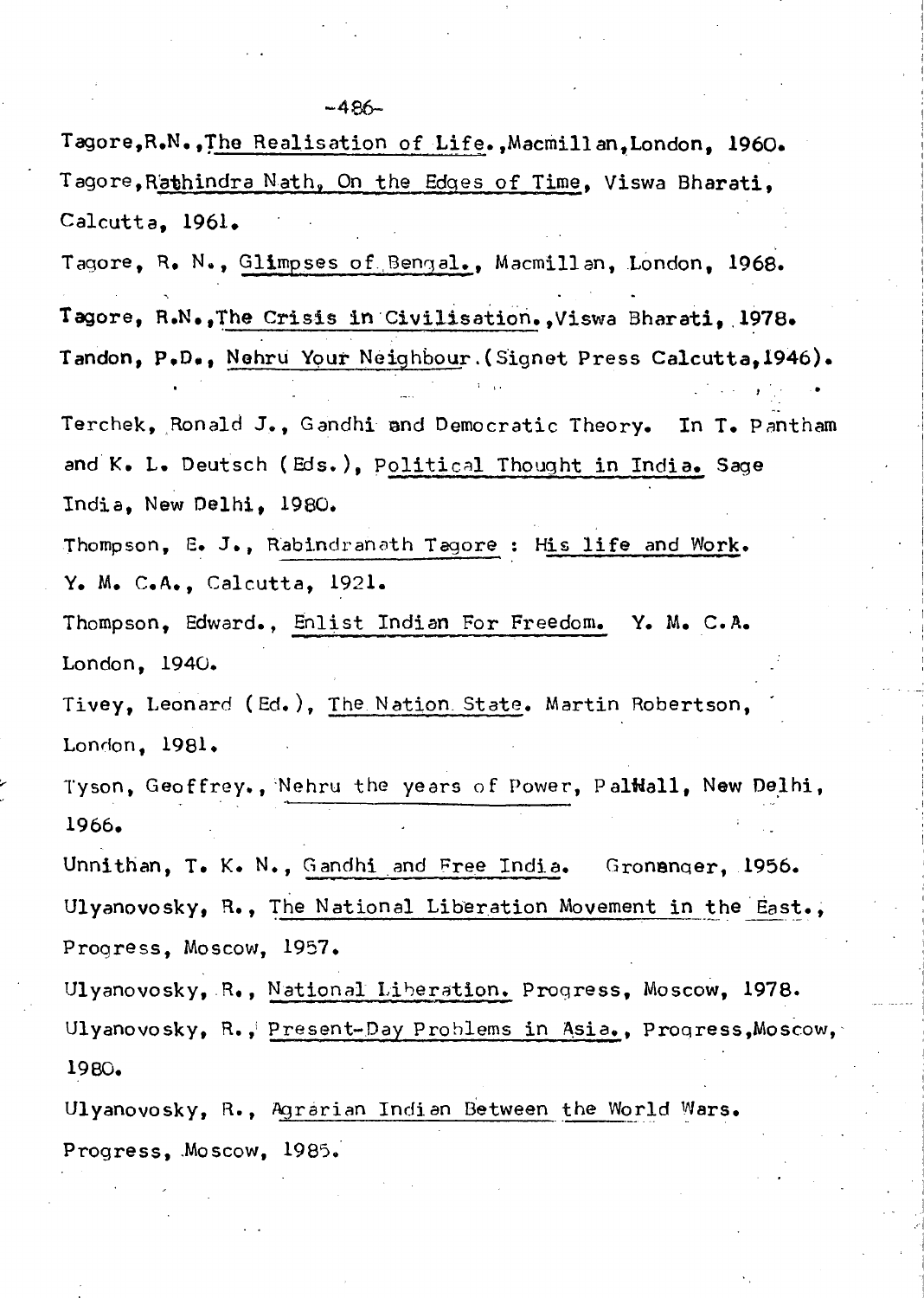Varma, V. P., Modern Indian Political Thought. Lakshmi Narain, Agra, 1978.

Vakrushev, Vasily., The Problems of the Third World. Progress, Moscow, 1973.

Worsley, Peter., The Third World. Wand Nicholson, London, 1964.

Wright, Quincy., A Study of War. Chicago University Press, 1974.

Zakaria, Rafiq (ed.)., A Study of Nehru. Bennet Coleman, Hombay, 1960.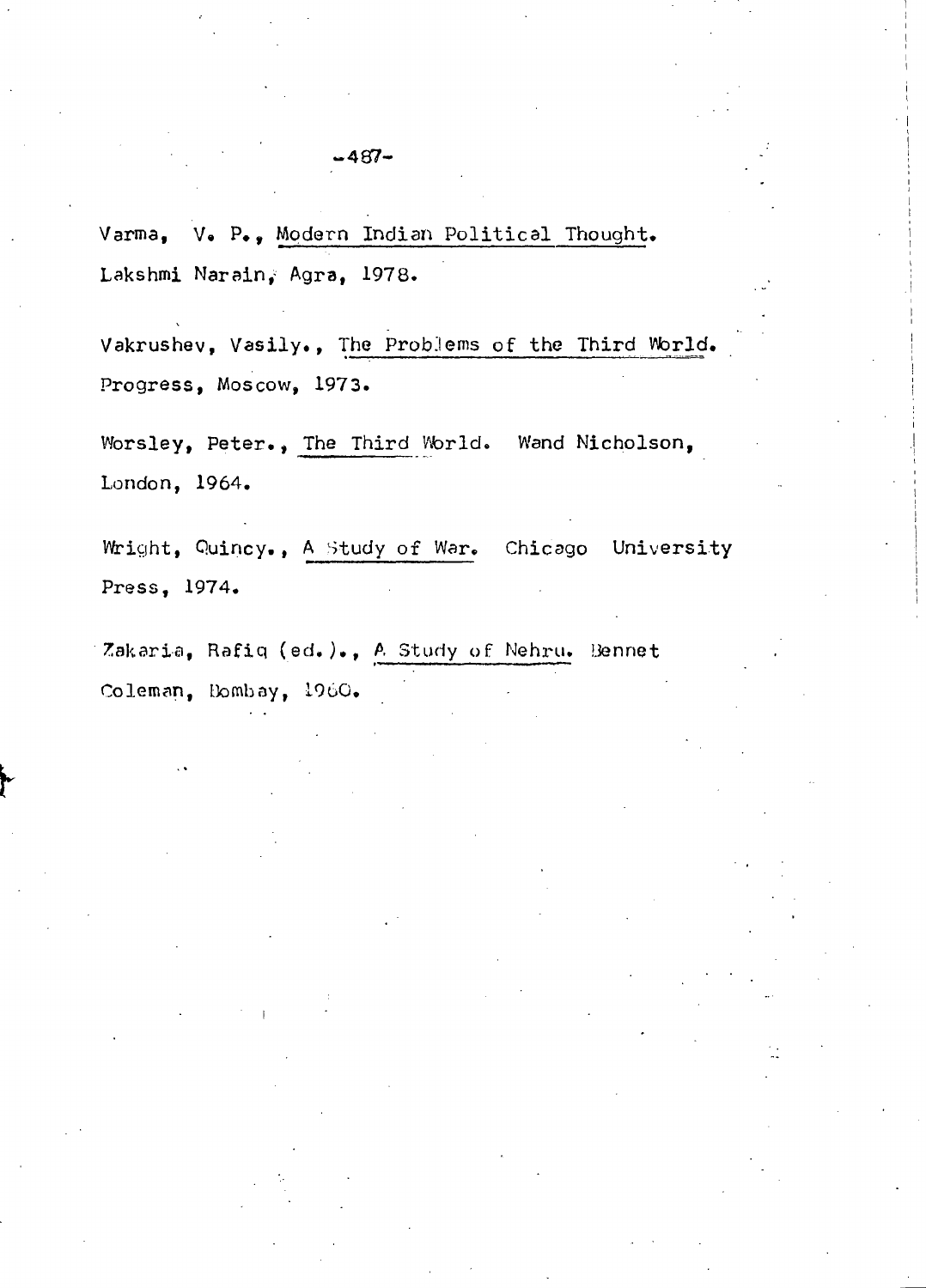D. Articles in Journals and Periodicals:

Bahuguna, H.N., Nehru - A World Citizen, Contemporary, 18(11), 1973. Baldwin, David A., Power Analysis and World Politics, World Politics, January 1979.

Bandopadhyaya J., Political Economy of Technological Polarisation, Economic and Political\_weekly, November, 6, 1982.

Chnttopadhyay, Gautam., Jawaharlal Nehru : Internationalist and Humanist, Indian Left Review,  $2(4)$ , 1973.

Fischer, Margaret., India's Jawaharlal Nehru, Asian Survey, 7(6), 1967.

Huq. A.M. 'Economics of Growth and Employment : The Gandhian Approach' Gandhi- Marg, January, 1981.

Huq, A.M., Gandhi Mar9, Volo 102, September 1987.

Zealey, Comments on Khadi, Gandhi Marg, Vol. 2. No. 4.

E. Journals and Periodicals:

 $\mathbf{t}$ 

Bangadarshan- 1281, Jayastha, 1874

Bharati Vaishak, 1305 B. S., Magh, 1289 B.S.

Harijan, March 2, April 20, 1934; June 26, 1935; May 5, 16, August 29, December 5,19 36j .Jan 2, October 9, 1937; January 15, October 8, December 10, 24, 1938; July 25, September **9,**  16, 30, October 14, 1939; January 13, February 10, April 20, 30, June 12, July 6, August 11, October 13, 1940; January 18, February **1,**  22, April 1260, June 28, July 26, 1942; July 20, August 6, 1944; July 7, 28, September 1, 1946; March 2, 3, 16, June 1, 1947; January